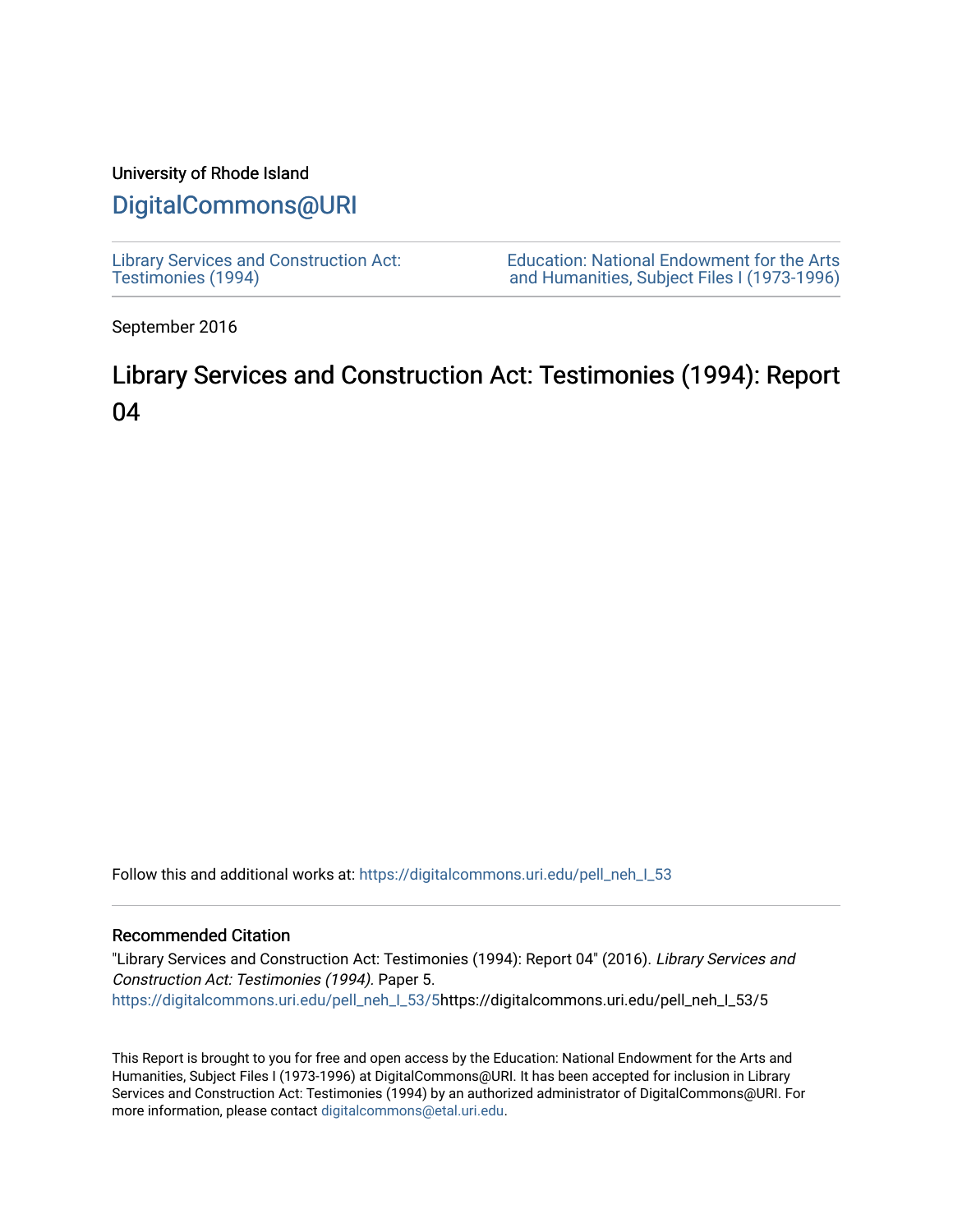**AMERICAN LIBRARY ASSOCIATION** WASHINGTON OFFICE



**IIO MARYLAND AVENUE N.E.** WASHINGTON DC 20002  $1$   $1$   $5$   $A$  .  $\frac{1}{2}$  ,  $\frac{1}{2}$  ;  $\frac{1}{2}$  ;  $\frac{1}{2}$  ;  $\frac{1}{2}$  ;  $\frac{1}{2}$  ;  $\frac{1}{2}$  ;  $\frac{1}{2}$  ;  $\frac{1}{2}$  ;  $\frac{1}{2}$  ;  $\frac{1}{2}$  ;  $\frac{1}{2}$  ;  $\frac{1}{2}$  ;  $\frac{1}{2}$  ;  $\frac{1}{2}$  ;  $\frac{1}{2}$  ;  $\frac{1}{2}$  ;  $\frac{1}{2}$  ;  $\frac{1$ 

# SUMMARY OF INPUT TO LSCA REAUTHORIZATION TASK FORCE January-April 1994 (Sources include ALA Midwinter, correspondence, etc.)

This document summarizes input from throughout the library com~unity concerning reauthorization of the Library Services and Construction Act, as sent to the Task Force on LSCA Reauthorization, the ALA Washington Office, and through meetings at the ALA Midwinter Meeting in Los Angeles (includes Legislation Committee's Information Update on February 5, ALA Ad Hoc Subcommittee meeting on February 5, and Task Force meeting on<br>February 7). This summary is arranged by issues, with refere This summary is arranged by issues, with reference to written documents, resolutions, memos, and comments made at ALA Midwinter Meeting sessions.

# **Technology**

"...a portion of the federal money for public libraries be allocated to the states via the state library agencies to be used by them in support of their plans to guarantee that all residents have access to electronic information, whether it originates locally, nationally, or globally....that each state library agency annually report on the increase in the numbers of residents with convenient, affordable access to the information highway until 100% of the residents can be said to be 'connected'." Urban Libraries Council, January 1994 position paper.

Technology is liberating, an empowering tool, for young people and minorities. Technology has the potential to provide equity of access to information. Libraries without access to the Internet will be antiquated; use the public library as the foundation of access. Librarians worried they can't contin Librarians worried they can't continue to<br>t access to the Internet. Regional equalize access without access to the Internet. libraries can broker Internet access to small libraries. Training is important. NCLIS is surveying a sample of public libraries concerning Internet access. In addition to a new LSCA, regulatory measures could provide preferential rates; in some places, industry is connecting libraries. Comments from observers at 2/5/94 subcom. mtg.

Priorities include "technological infrastructure for all types of libraries...". Concerns include: "Technology cannot stand alone nor be the sole focus of this Act... Do not articulate specific library roles in NII this time--develop them, based on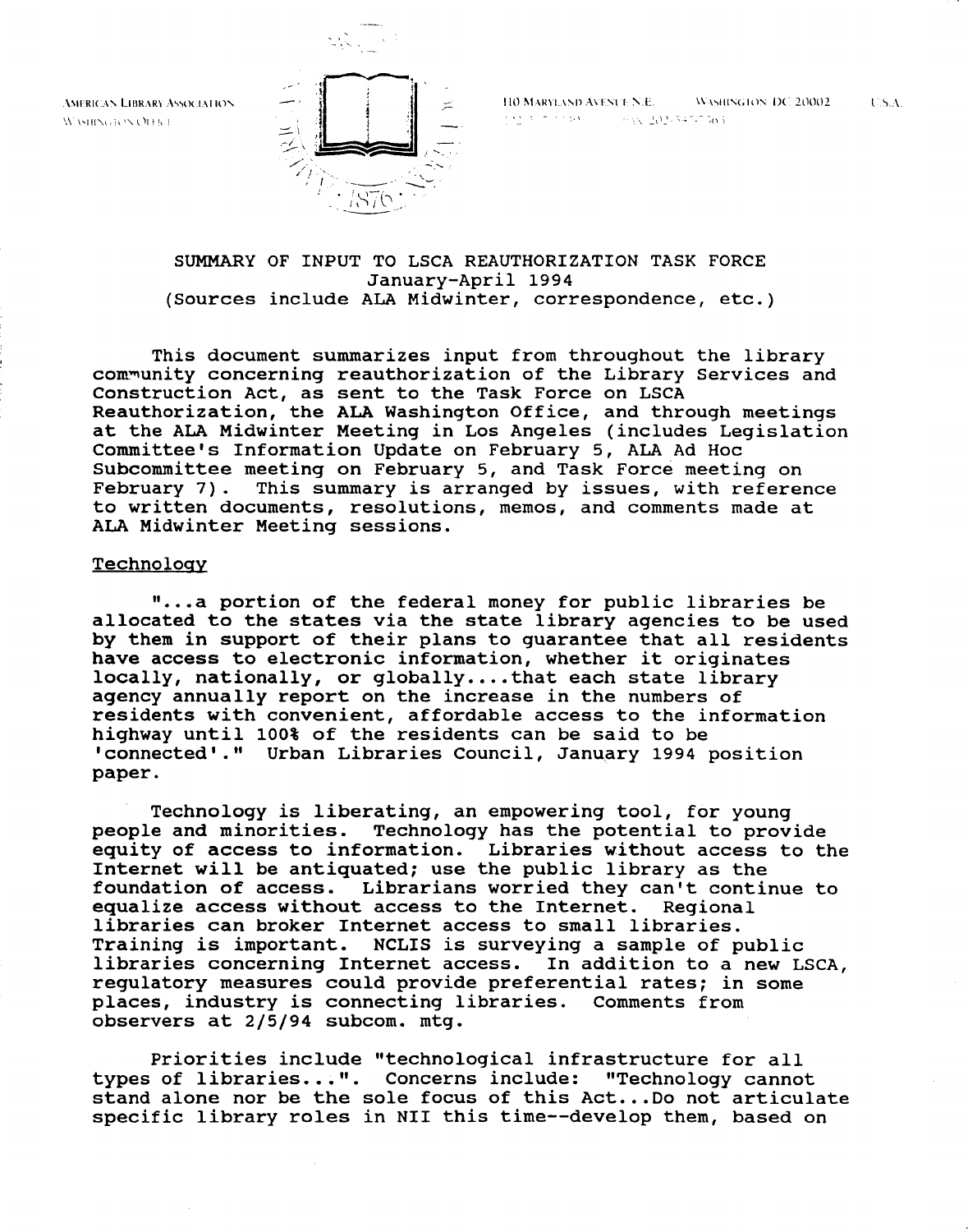adopted principles (when adopted)." Association of State and Cooperative Library Agencies recommendations, 2/8/94.

Reminder to Task Force: "keep in mind that NII technology serves only as a means of providing equitable services, and not as an end unto itself.'' ALA Office of Library Outreach Services Advisory Committee resolution, ALA Midwinter, 2/94.

Recommendation: "to support the efforts of America's public libraries to serve as the access point for all Americans to the national information infrastructure..." Public Library Association resolution, 2/8/94.

"a renewed LSCA will support access to the National Information Infrastructure by all segments of society." Association of College and Research Libraries resolution, 2/8/94.

Recommends a Title I, Library Cooperation and Technology. Technology programs could include "promoting shared automated systems by different types of libraries at the local, area, and state level; promoting library connections to the national information infrastructure; supporting a state-level network for sharing resources among different types of libraries; demonstrating new and innovative technology for library applications." Wisc. Div. for Library Services, prelim. position paper, 3/94.

" ... Task Force suggestions on electronic access to information are RIGHT ON..." Emphasized rural library access. Karen Ruddy, Chickasaw Library System, Ardmore, OK, 3/14 memo to Task Force.

# Children in Poverty

" ... a portion of the federal money for libraries be used to enhance services for children of all cultures who live below the federal poverty level. Local public libraries would receive (via the state library agencies) per capita aid to enhance services to eligible children who live within their service areas. Local libraries would be accountable t the state library agency for uses of the funds and must demonstrate that the funds were applied in such a manner as to enhance services available for eligible children." Urban Libraries Council, January 1994 position paper.

ULC proposal should include parent involvement in family literacy projects. Librarians from small libraries doubt the<br>effectiveness of per capita aid when amounts are small. Getting effectiveness of per capita aid when amounts are small. Getting<br>to kids in poverty is difficult in rural areas. Concerns were to kids in poverty is difficult in rural areas. also expressed about whether pass-through money might substitute for local funds. Compensatory funding is an appropriate federal role with a number of precedents. Suburban areas have pockets of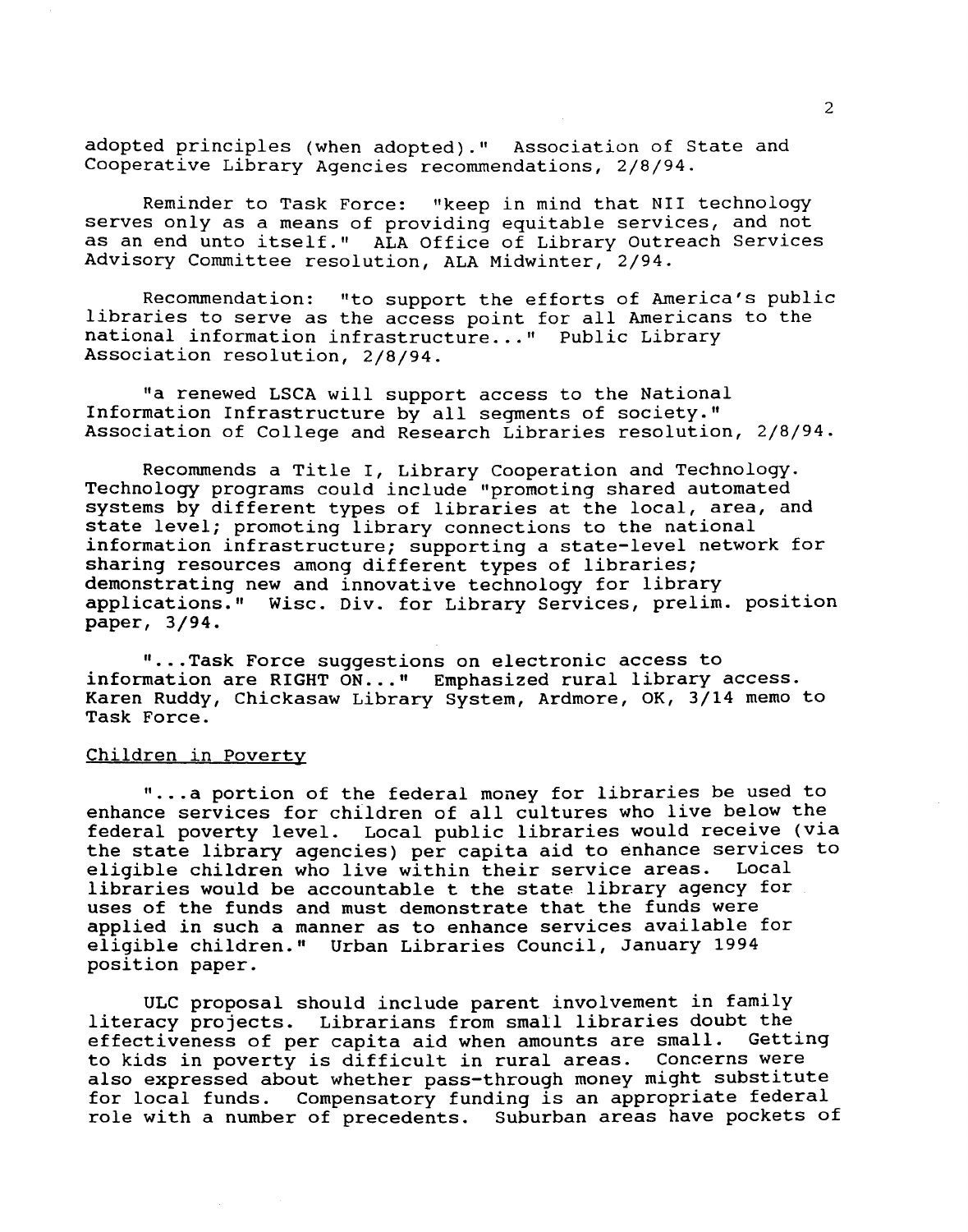poverty also. Urban housing developments can be as isolated as rural areas. Comments from observers at 2/7/94 Task Force mtg.

Recommendation: "to enhance services for children of all cultures who live below the federal poverty level through per capita aid within library service areas." Public Library Association resolution, 2/8/94.

#### Children and Youth

Urge targeting children and youth through technology; without the technology, nothing else will matter. Comment from 2/5/94 Information Update attendee.

"underscore ... the necessity of citing specifically in LSCA proposals services to children and youth." Association for Library Service to Children resolution, 2/7/94.

High priorities include library services for children and youth. ALA OLOS Advisory Committee, ALA Midwinter, 2/94. ALA OLOS Advisory Committee, ALA Midwinter, 2/94.

Recommends a Title II, Public Library Services. Programs for children and youth could include: "enabling public libraries to be partners with other community agencies in ensuring that children and youth have access to the information and materials they need; enabling public libraries to be partners in National Education Goal efforts...; demonstrating services to children and youth; funding parent/family education projects for early childhood agencies; working in partnership with day care centers and other early childhood providers." Wisc. Div. for Library Services, prelim. position paper, 3/94.

#### Targeted Populations

Priorities include "library services for targeted populations ... ". Association of Specialized and Cooperative Library Agencies recommendations, 2/8/94.

Recommendation that the Task Force "keep as its highest priority library services for special populations, rural and urban poor, multicultural populations, children and youth." ALA Office of Library Outreach Services Advisory Committee resolution, ALA Midwinter, 2/94.

Recommends a Title II, Public Library Services. Includes the following definition of special populations: "Individuals with special needs are persons of any age (children, young adults and adults) or ethnic background \*including, but not limited to American Indian, Hispanic, African-American, and Southeast Asian peoples) from among the following groups:

-educationally disadvantaged persons;

-economically disadvantaged persons, including those living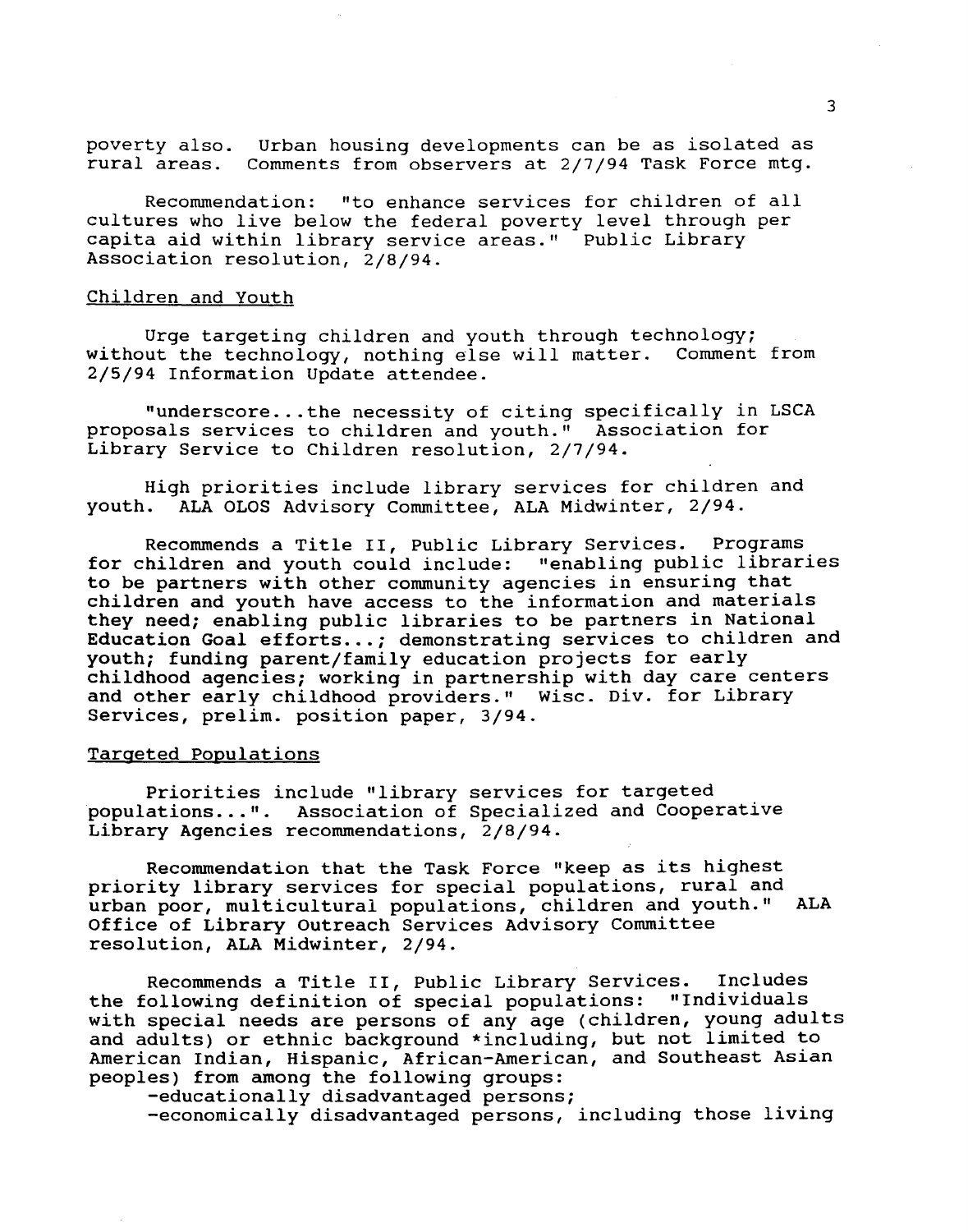below the census-defined poverty level; -functionally illiterate persons; -persons with limited English-speaking ability; -persons with physical and mental disabilities (including people with developmental disabilities and mentally ill persons); -homebound persons; and -residents of local, county, and state institutions/facilities such as jails, halfway houses,

#### Interlibrary Cooperation

nursing homes, etc.

Priorities include "interlibrary cooperation and coordination ... ". "Require cooperation and partnerships among libraries rather than encourage it." ASCLA recommendations, 2/8/94.

Wisc. Div. for Library Services, prelim. position paper, 3/94.

Recommends a Title I, Library Cooperation and Technology. Cooperation programs could include "promoting cooperation among different types of libraries at the local, area, and state level." Emphasis on actual access and delivery mechanisms. Wisc. Div. for Library Services, prelim. position paper, 3/94.

#### Construction/Renovation

Include the ability of libraries to meet ADA requirements. Comment from 2/5/94 Information Update attendee.

Priorities include "re-equipping/renovating/remodeling libraries for technological access and ADA access...". ASCLA recommendations, 2/8/94.

Recommends a Title III, Library Capital Improvements, for projects eligible under the current LSCA II. Wisc. Div. for Library Services, prelim. position paper, 3/94.

#### Urban Libraries

ASCLA concern: "Do not support pass through/per capita aid programs for urban libraries without accountability." ASCLA, 2/8/94.

"The new act should not have a separate Major Urban Resource Library priority with a maintenance of effort provision. Public libraries in urban areas, however, would be eligible for funds in all titles and priority areas." Wisc. Div. of Library Services, prelim. position paper, 3/94.

#### Rural Libraries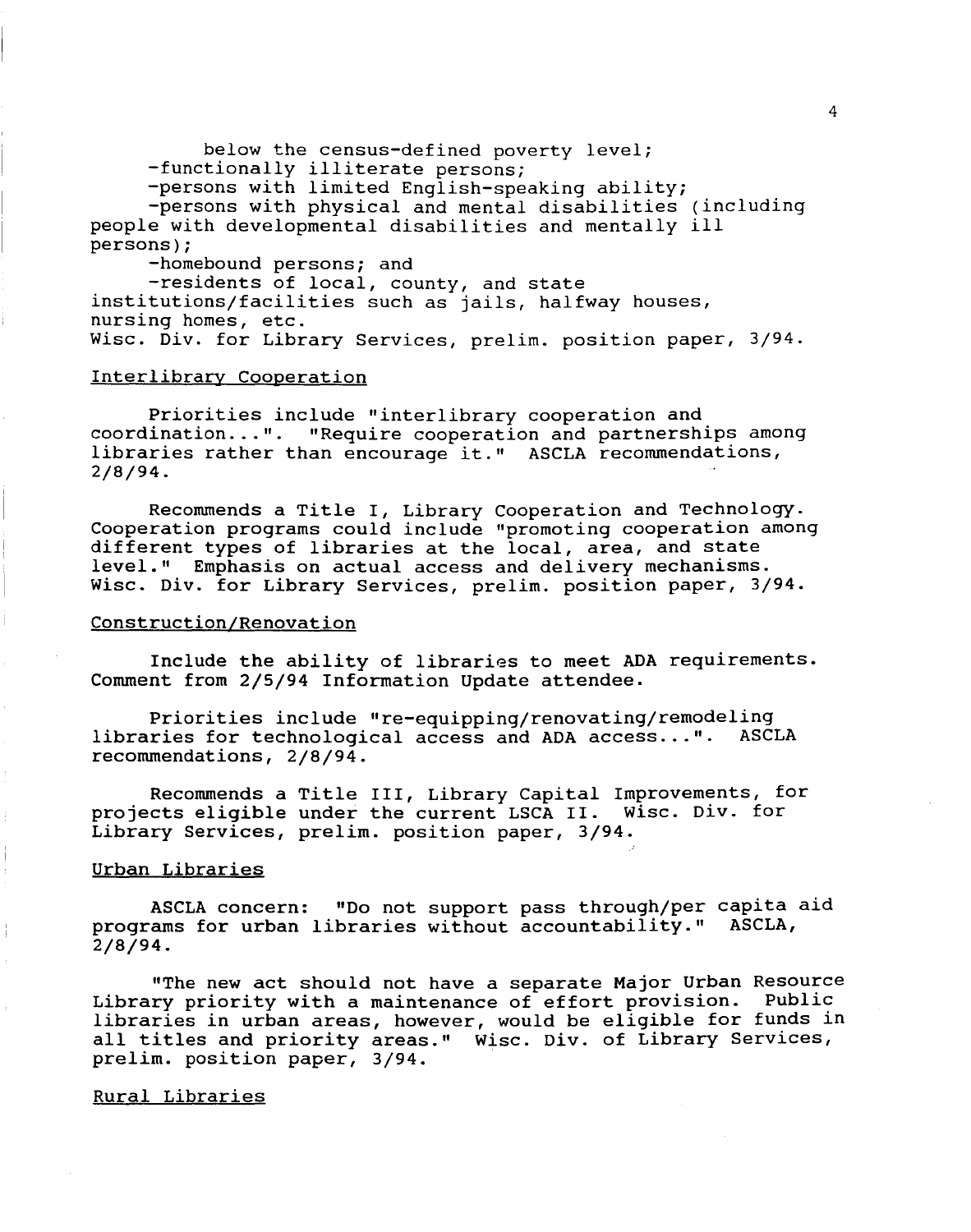Technology doesn't exist in many rural areas. Comment from 2/5/94 Information Update attendee.

Support emphasis on electronic access to information, but most deserving recipients of this access must logically be the rural communities. Libraries in these areas are "still very desperate little places." Fears Task Force is emphasizing urban areas too much. Karen Ruddy, Chickasaw Library System, Ardmore, OK, 3/14 memo to Task Force.

# Public Library Development

Recommends a Title II, Public Library Services. Public library development and improvement programs could include "bringing library services to areas without such services; improving inadequate public library services and access to public library service; strengthening state library agencies; encouraging libraries to more effectively plan and evaluate library services; encouraging libraries to be involved in community economic development efforts." Wisc. Div. for Library Services, prelim. position paper, 3/94.

#### State Library Agency Based

ULC 1/94 position paper assumes this.

ASCLA recommends this, 2/8/94.

" ... should be administered through existing state library agencies which have demonstrated their ability to lead and connect America's public libraries. PLA resolution, 2/8/94.

Wisc. Div. of Library Services recommends this, 3/94.

# Measurable Results

ULC 1/94 position paper recommends this.

"...based on quantified needs, easily and economically administered and yield measurable results." PLA resolution, 2/8/94.

COSLA intends to expand proposal in area of accountability, standards, goals; state libraries are willing to build in standards and be accountable also. Comment of Barratt Wilkins, 2/5/94.

#### Forward Funding

Recommended by ASCLA, 2/8/94.

Recommended by Wisc. Div. for Library Services, 3/94.